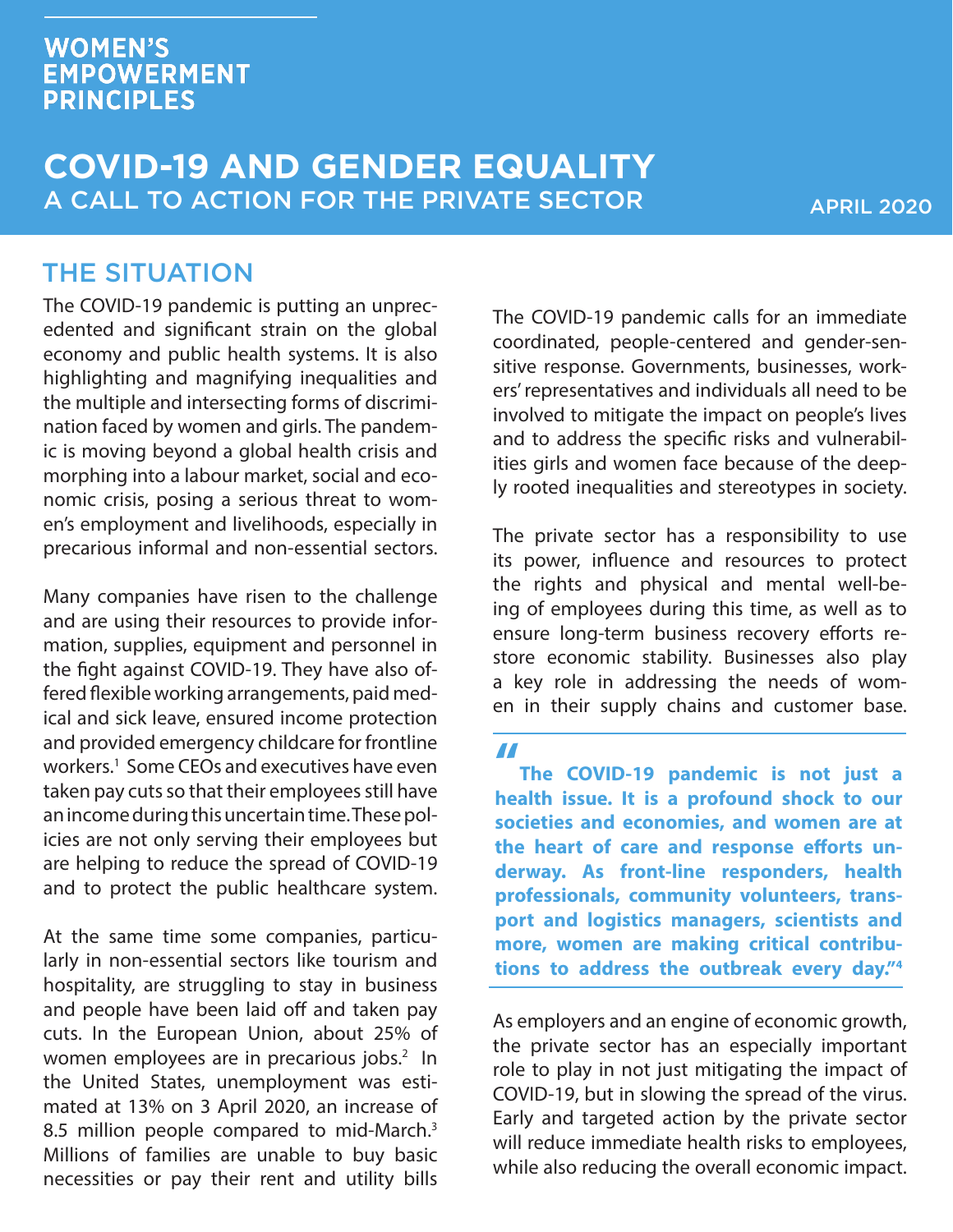COVID-19 will have short and long-term effects on the global economy.<sup>10</sup> The layoffs we are witnessing today will be felt over the months and years to come throughout global supply chains, including in countries not currently in the epicentre of the pandemic.

#### DID YOU KNOW?

COVID-19 is affecting women in many ways, from concerns for their health and safety and income security, to additional caring responsibilities and increased exposure to domestic violence.

- Compounded economic impacts are felt especially by women and girls who are generally earning less, saving less and holding insecure jobs or living close to poverty.<sup>5</sup>
- Global value chains are being disrupted by COVID-19. Women play a key role at every level as farmers, workers, processors, entrepreneurs, buyers, service providers and employees.
- Women are at the frontline as healthcare workers, working long hours and exposing themselves to risk while caring for patients. Yet their jobs are often the most undervalued and underpaid.
- While early reports reveal more men are dying as a result of COVID-19, the health of women generally is adversely impacted through the reallocation of resources and priorities, including sexual and reproductive health services.<sup>6</sup>
- Closure of schools and childcare have placed significant additional care burdens on women in the home. It has put a spotlight on society's reliance on women and girls in informal and formal care structures.
- The impact on non-essential businesses, especially in the services sector, are particularly concerning for women as business owners and as employees. Many of them are losing their livelihoods because working from home is not an option.

**Globally, women represent 55.8% of employees in service industries, while in the G7, women make up around 88% of the service industry workforce. Most are unable to work remotely and may require additional care support for children or older family members as they leave their homes to work.7**

- As the COVID-19 pandemic deepens economic and social stress coupled with restricted movement and social isolation measures, gender-based violence is increasing exponentially.<sup>8</sup>
- Isolation and social distancing has increased the risk of domestic violence and abuse. Women in violent relationships are not only exposed to their abuser for long periods of time, they are unable to leave home or discreetly call helplines.<sup>9</sup>
- Women tend to rely much more on public transport than men, putting women at greater risk of catching COVID-19 as they commute to work, care for relatives or do grocery shopping.
- Social distancing is not possible for everyone. Millions of households depend on daily care and help from women as primary caretakers.

# CALL TO ACTION

The Women's Empowerment Principles (WEPs) are a set of seven principles offering guidance to business on how to promote gender equality and women's empowerment in the workplace, marketplace and community. During this time of upheaval and uncertainty, the WEPs are a great resource for the private sector to help them protect the most vulnerable groups. The WEPs are informed by international labour and human rights standards and are grounded in the recognition that businesses have both a stake in and a responsibility for gender equality and women's empowerment.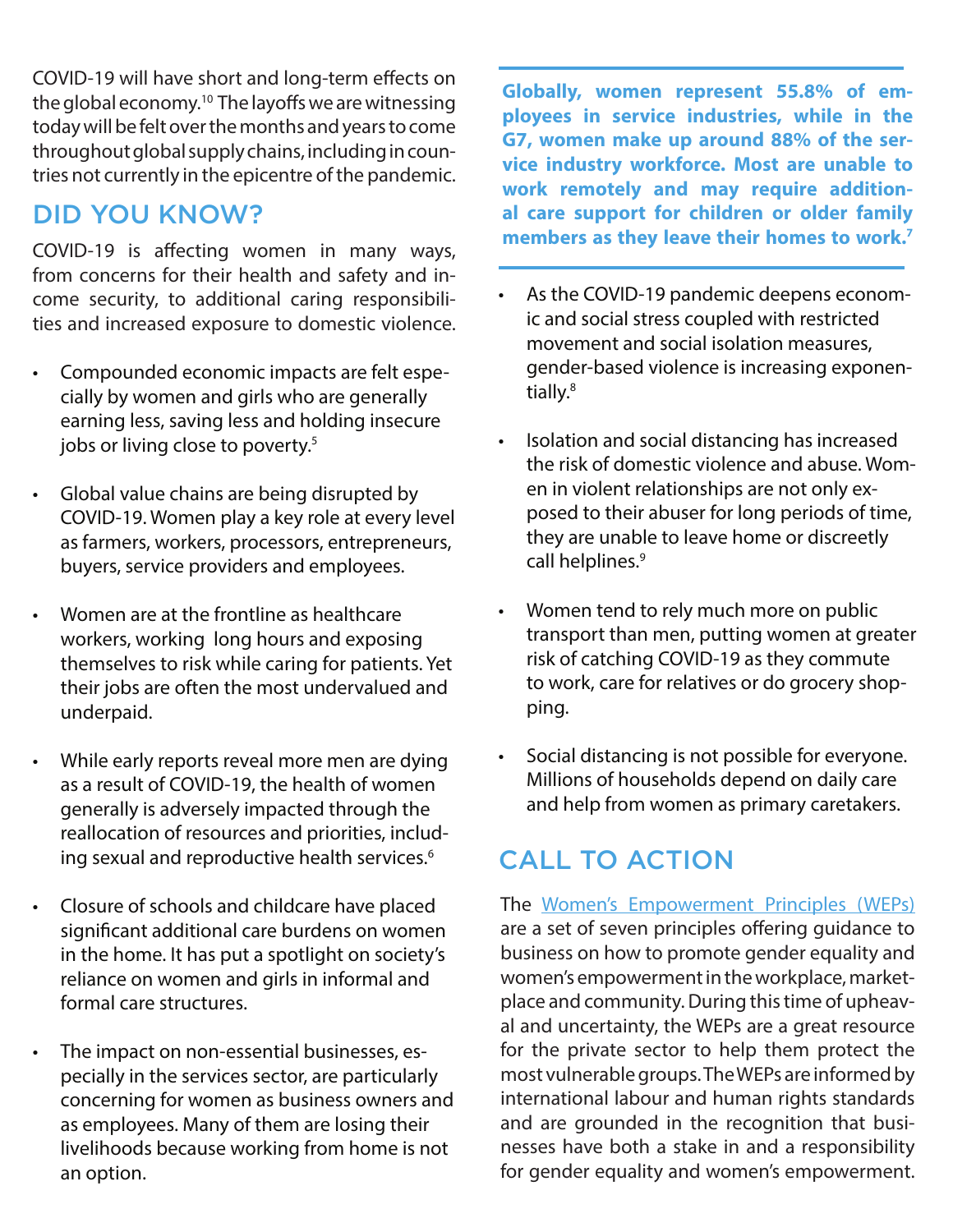In addition to complying with local and national COVID-related policies and mandates, companies should take into consideration the three cross-cutting priorities laid out by the United Nations Secretary-General, António Guterres:<sup>11</sup>

- 1. Ensure women's equal representation in all COVID-19 response planning and decision-making;
- 2. Drive transformative change for equality by addressing issues of paid and unpaid care;
- 3. Target women and girls in all efforts to address the socio-economic impact of COVID-19.

These cross-cutting priorities should form part of any COVID-19 response, including through the WEPs framework, and should be centered around employees, women entrepreneurs in global supply chains, consumers as well as women and girls in local communities. They aim to ensure that no one is left behind during or after the COVID-19 crisis:

#### LEADERSHIP

- Ensure that COVID-19 specific policies and crisis responses are gender sensitive and inclusive, by consulting internal and external stakeholders;
- Consult and collaborate between governments, workers and employers, and their representatives is essential for responses to be effective and sustainable. Women must have opportunity to participate:
- Publicly signal the CEO and the executive team's commitment to addressing gender inequalities, and particularly during the COVID-19 pandemic;
- Ensure there is diversity and that women's voices have a role in crisis taskforces and response teams, and that both women and men are represented and involved in decisions;
- Establish clear internal communication channels to employees with regular and accurate updates and advice about the COVID-19 situation;
- Support remote working at scale and tackle strains on the existing information technology and communications infrastructure;
- Spread the word about the gender differentiated impacts of the pandemic and encourage other companies to sign the WEPs.

## **WORKPLACE**

- Be mindful of employees with caring responsibilities and accommodate the additional needs they may have during this time of crisis. This includes flexible working hours for parents, particularly single parents and parents of disabled children;
- Adopt flexible working arrangements with full pay during and beyond the COVID-19 crisis for all workers. Pay at least a living wage to shortterm and contract workers, and offer paid sick, family and emergency leave.;
- Encourage men employees to share the burden of household work and unpaid care of children, the elderly and family members with disabilities;
- Consider the physical, mental and emotional health of all employees and be aware of women's increased exposure to domestic violence while confined to home. Consider establishing a special contact person within human resources to support staff experiencing domestic violence;
- Share widely, with all employees, information about public services, including domestic violence hotlines and support services for survivors of violence, psychosocial support services and pre- and post-natal healthcare.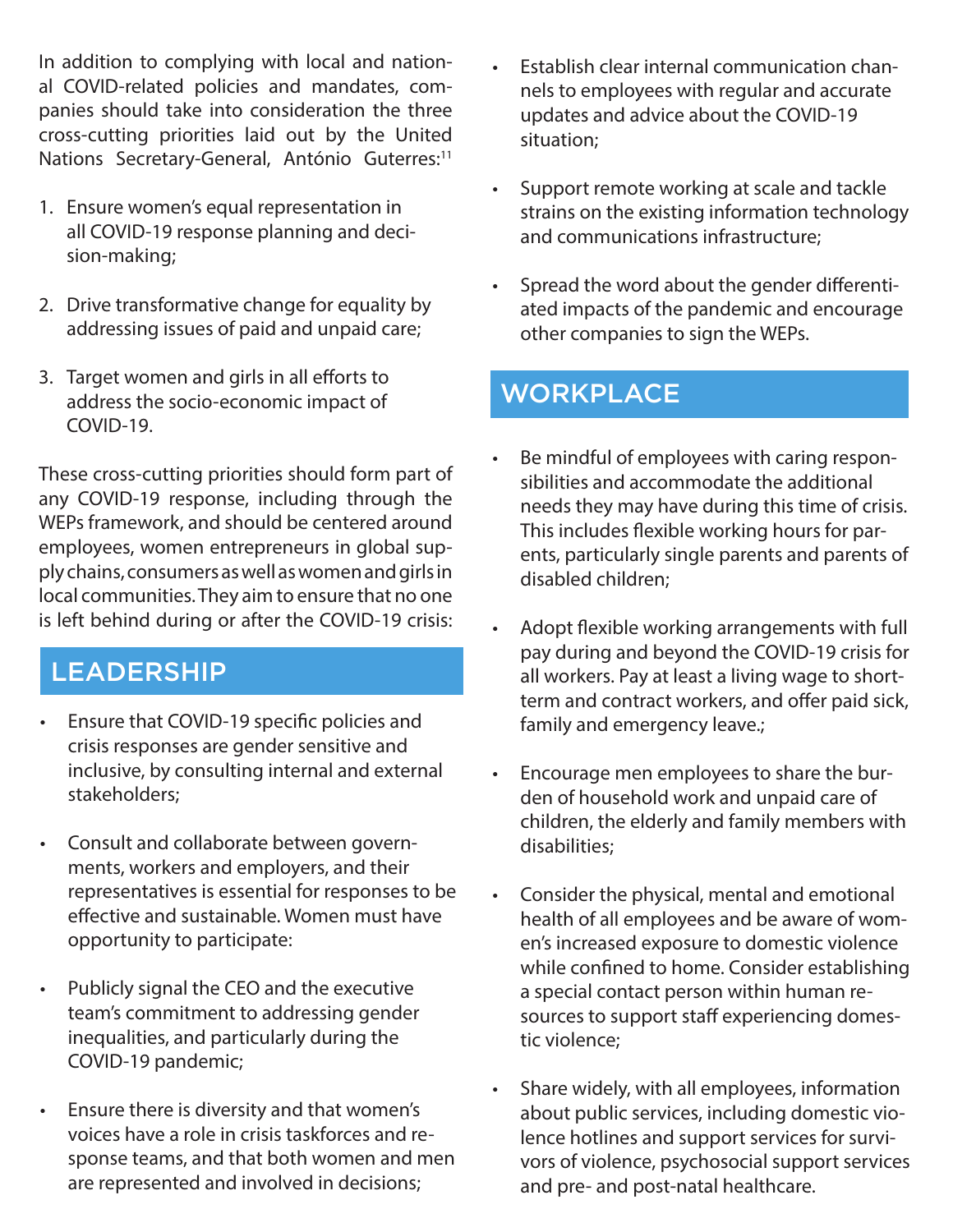## MARKETPLACE

- Take the opportunity to discover new local **REPORTING** businesses, particularly women-owned businesses who are affected by the crisis or those who are helping the pandemic response. Buy their products and services and encourage your business partners and employees to do the same;
- Provide leniency to women entrepreneurs that have had to close their business because of COVID-19 and may be struggling to pay debts. Offer targeted financial products and services to save them from bankruptcy;
- Take proactive measures through internal and external communications to challenge gender stereotypes and roles, discrimination, inequality and harmful masculinities.

### **COMMUNITY**

- Promote awareness and visibility of small independent organizations and individual women or men that are at the frontline of pandemic response efforts;
- Provide grants to organizations and institutions such as women's associations and shelters that support women with specific needs: the elderly, survivors of violence, single mothers and disabled women;
- Donate personal protective equipment, food and services to support the daily lives of individuals in the community, and offer a shortterm moratorium on household expenses like rent and utilities.

# TRANSPARENCY AND

- Collect and report on sex-disaggregated data related to evolving rates of infection, economic impacts, care burden, and the incidence of sexual violence and abuse<sup>12</sup>;
- Share information about the gender-differentiated response to COVID-19 as part of your commitment to the WEPs.

#### ENDNOTES

1. See also www.unwomen.org and https://data2x.org/resource-center/gender-and-data-resources-related-to-covid-19/

2. European Institute for Gender Equality (EIGE), "Coronavirus puts women in the frontline," 25 March 2020. Available at: https://eige.europa.eu/news/coronavirus-puts-women-frontline

3. Coronavirus Live Updates: Unemployment Soars as Congress Considers More Relief, The New York Times, April 2020, https://www.nytimes.com/2020/04/09/us/coronavirus-updates-usa.html

, https://www.oecd.org/cfe/smes/2090740.pdf

4. UN Women, In Focus: Gender equality matters in COVID-19 response, 2020, https:// www.unwomen.org/en/news/in-focus/in-focus-gender-equality-in-covid-19-response 5. United Nations Secretary-General Policy Brief, "The Impact of Covid-19 On Women and Girls," 9 April 2020. Available at: https://www.unwomen.org/-/media/headquarters/ attachments/sections/library/publications/2020/policy-brief-the-impact-of-covid-19 on-women-en.pdf?la=en&vs=5029

6. United Nations Secretary-General Policy Brief, "The Impact of Covid-19 On Women and Girls," 9 April 2020. Available at: https://www.unwomen.org/-/media/headquarters/ attachments/sections/library/publications/2020/policy-brief-the-impact-of-covid-19 on-women-en.pdf?la=en&vs=5029

8. United Nations Secretary-General Policy Brief, "The Impact of Covid-19 On Women and Girls," 9 April 2020. Available at: https://www.unwomen.org/-/media/headquarters/ attachments/sections/library/publications/2020/policy-brief-the-impact-of-covid-19 on-women-en.pdf?la=en&vs=5029

9. Women Are Using Code Words at Pharmacies to Escape Domestic Violence During Coronavirus Lockdown, News 7 Boston,6 April, 2020, https://whdh.com/news/women-are-using-code-words-at-pharmacies-to-escape-domestic-violence-during-coronavirus-lockdown/

<sup>7.</sup> OECD, Small Businesses, Job Creation and Growth

<sup>10.</sup> See for example, UNICEF, ILO and UN Women. 2020. "Family-friendly policies and other good workplace practices in the context of COVID-19." Available at: https://www. unwomen.org/en/digital-library/publications/2020/03/family-friendly-policies-and-other-good-workplace-practices-in-the-context-of-covid-19

<sup>11.</sup> United Nations Secretary-General Policy Brief, "The Impact of Covid-19 On Women and Girls," 9 April 2020. Available at: https://www.unwomen.org/-/media/headquarters/ attachments/sections/library/publications/2020/policy-brief-the-impact-of-covid-19 on-women-en.pdf?la=en&vs=5029

<sup>12.</sup> See for example, UNICEF, ILO and UN Women. 2020. "Family-friendly policies and other good workplace practices in the context of COVID-19." Available at: https://www. unwomen.org/en/digital-library/publications/2020/03/family-friendly-policies-and-other-good-workplace-practices-in-the-context-of-covid-19